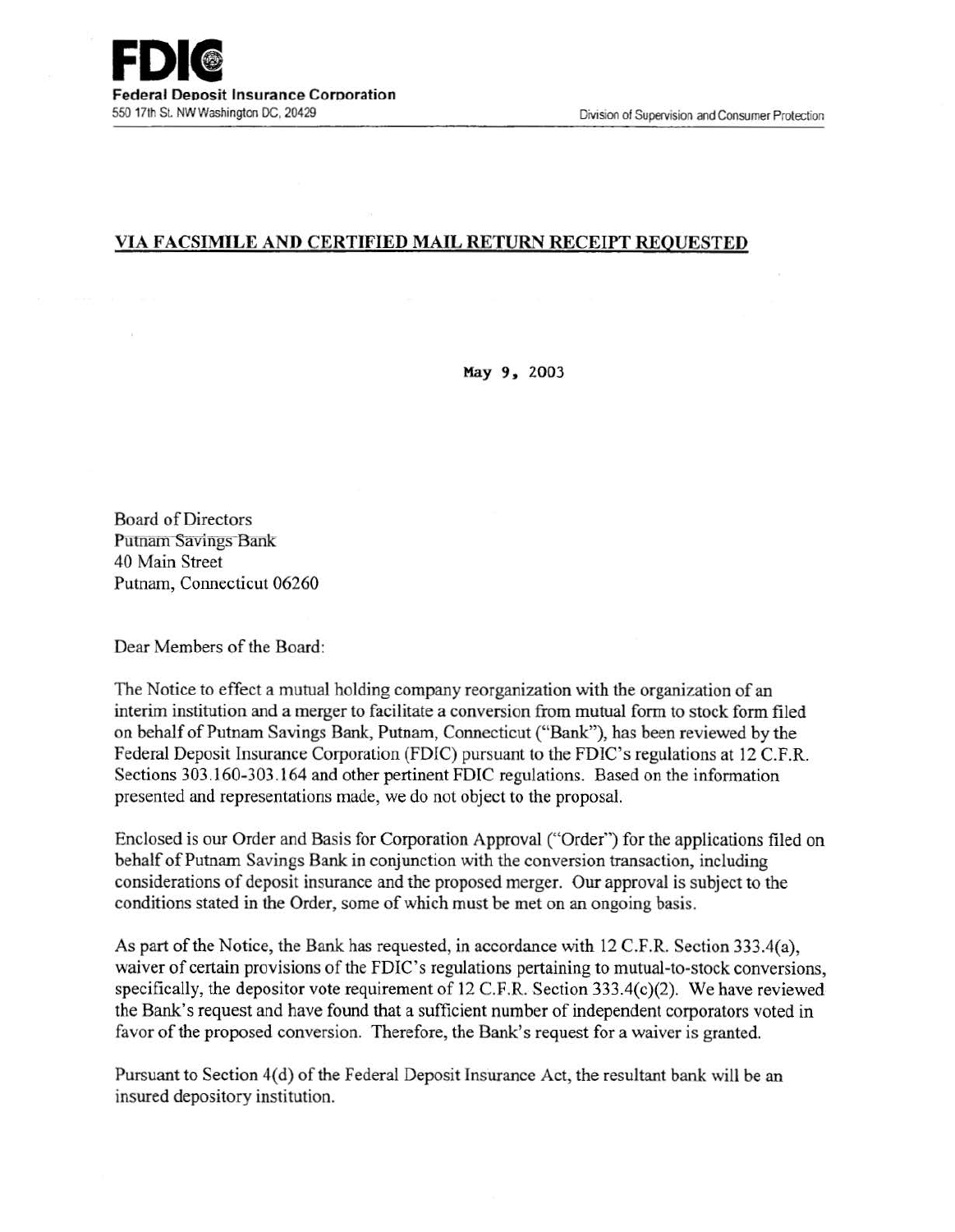Please advise the Boston Area Office in writing when the proposed transaction has been consummated. If an extension of the time limit included in the Order is required, a letter requesting a specific extension of the limitation including reasons therefore should be submitted to the Boston Area Office.

Sincerely,

# IS/

Michael J. Zamorski Director

Enclosure

cc: Kent M. Krudys Muldoon Murphy & Faucette LLP 5101 Wisconsin Avenue, N.W. Washington, D.C. 20016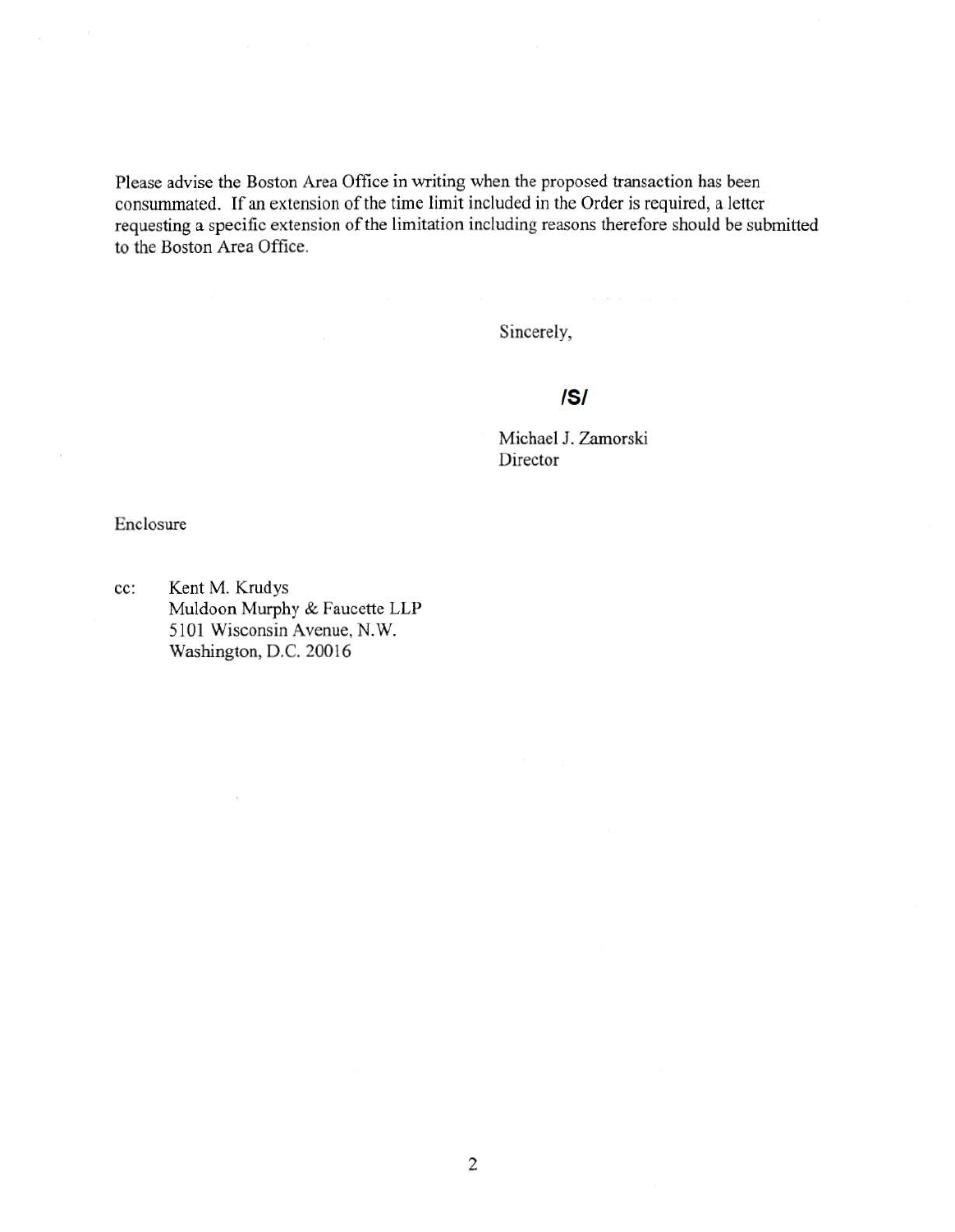### FEDERAL DEPOSIT INSURANCE CORPORATION

Putnam Savings Bank Putnam, Windham County, Connecticut

Application for Federal Deposit Insurance and Consent to Merge

#### ORDER AND BASIS FOR CORPORATION APPROVAL

Pursuant to Section 5 and Section 18(c) and other provisions of the Federal Deposit Insurance Act ("FDT Act"), an application has been filed on behalf of the Putnam Savings Bank, Putnam, Connecticut, ("Mutual Institution"), currently a state-chartered mutuallyowned Bank Insurance Fund member with total resources of \$232,149,000 and total deposits of\$158,757,000 as of December 31, 2002, for the FDIC's consent to merge with Putnam Savings Bank (Stock Savings Bank), Putnam, Connecticut, a proposed new statechartered stock savings bank, the resultant bank. In addition, an application has been filed for federal deposit insurance for Stock Savings Bank.

The transaction is to effect the Mutual Institution's plan of reorganization which, solely to-facilitate-such-undertaking, provides-for:

- Mutual Institution to form a Connecticut-chartered mutual holding company (Putnam Bancorp MHC) and capitalize it with \$100,000.
- Putnam Bancorp MHC will organize Stock Savings Bank as a Connecticutchartered savings bank and receive 100% of its issued and outstanding stock.
- Putnam Bancorp MHC will then organize subsidiary holding company, PSB Holdings, as a wholly-owned subsidiary of Putnam Bancorp MHC and contribute \$50,000 and 100% of the issued and outstanding stock of Stock Savings Bank to capitalize PSB Holdings.
- Upon capitalization of PSB Holdings, Stock Savings Bank will be a whollyowned subsidiary of PSB Holdings.
- Mutual Institution will then merge with and into Stock Savings Bank, with Stock Savings Bank as the surviving entity (Resultant Bank).
- Upon consummation, Putnam Bancorp MHC will own 100% of the issued and outstanding voting stock of PSB Holdings, which in turn will own 100% of the issued and outstanding stock of Stock Savings Bank.

At the conclusion of the reorganization, the deposits of the Mutual Institution will continue to be insured under the Bank Insurance Fund. On the effective date of the reorganization, the Resultant Bank will be a stock bank and the wholly owned subsidiary of PSB Holdings which will be a wholly owned subsidiary of Putnam Bancorp MHC.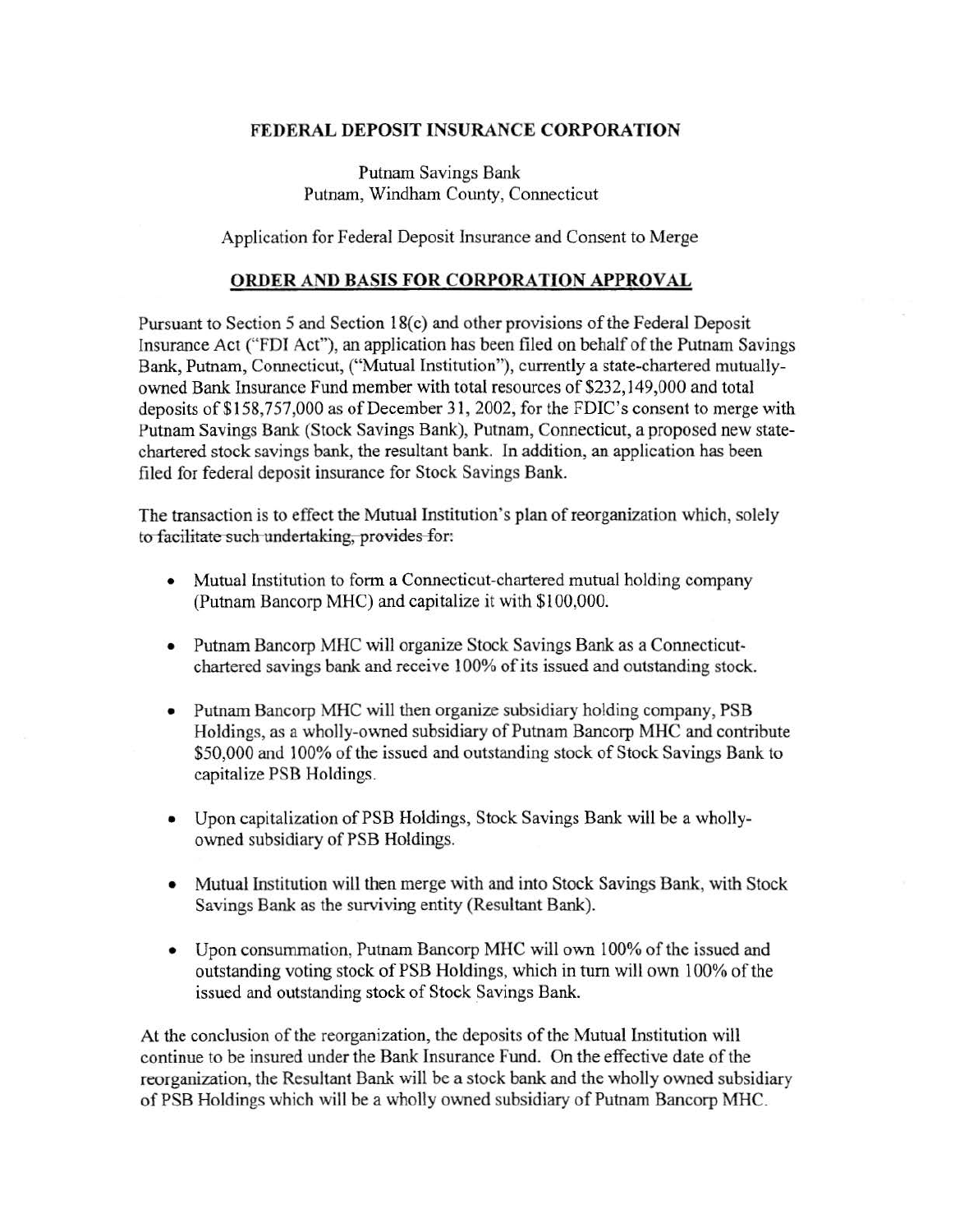Applications for the establishment of Putnam Bancorp MHC and PSB Holdings have been approved by the Federal Reserve Bank of Boston. Following the consummation of the merger, the Resultant Bank will operate the same business, with the same management, at the same locations now being served by the Mutual Institution. The proposed transaction, per se, will not alter the competitive structure of banking in the market served by the Mutual Institution. The Resultant Bank's principal office will continue to be located at 40 Main Street, Putnam, Connecticut.

Notice of the proposed transaction, in a form approved by the FDIC, has been published pursuant to the FDI Act. A review of available information, including the Community Reinvestment Act ("CRA") Statement of the proponent, disclosed no inconsistencies with the purposes of the CRA. The resultant institution is expected to continue to meet the credit needs of its entire community, consistent with the safe and sound operation of the institution.

In connection with the applications, the FDIC has taken into consideration the fmancial and managerial resources and future prospects of the proponent banks and the Resultant Bank, and the convenience and needs of the community to be served. In connection with the application for deposit insurance, the FDIC has taken into consideration the financial history-and-condition;-adequacy-of-the-capital-structure;-future-earnings prospects;general character and fitness of management; risk to the insurance fund; convenience and needs of the community; and consistency of corporate powers. Having found favorably on all statutory factors and having considered other relevant information, including all reports on competitive factors furnished by the Comptroller of the Currency, the Board of Governors of the Federal Reserve System, the Director of the Office of Thrift Supervision and the Attorney General of the United States, it is the FDIC's judgment that the applications should be and hereby are approved, subject to the following conditions:

- 1. That except for the proposed transfer of stock to PSB Holdings, no shares of the stock of Stock Savings Bank shall be sold, transferred or otherwise disposed of, to any person (including any Employee Stock Ownership Plan) unless prior notice is provided to, and non-objection is received from the FDIC;
- 2. That, prior to a sale, transfer or other disposition of any shares of PSB Holdings, by Putnam Bancorp MHC to any person (including any Employee Stock Ownership Plan), or a conversion of Putnam Bancorp MHC, to stock form, Putnam Savings Bank will provide written notification to the FDIC and provide the FDIC with copies of all documents filed with the state and federal banking and/or securities regulators in connection with any such sale, transfer, disposition or conversion;
- 3. That should any shares of the stock of Putnam Savings Bank or PSB Holdings be issued to persons other than Putnam Bancorp MHC, any dividends waived by Putnam Bancorp MHC must be retained by PSB Holdings or Putnam Savings Bank and segregated, earmarked, or otherwise identified on the books and records of PSB Holdings or Putnam Savings Bank: such amounts must be taken into